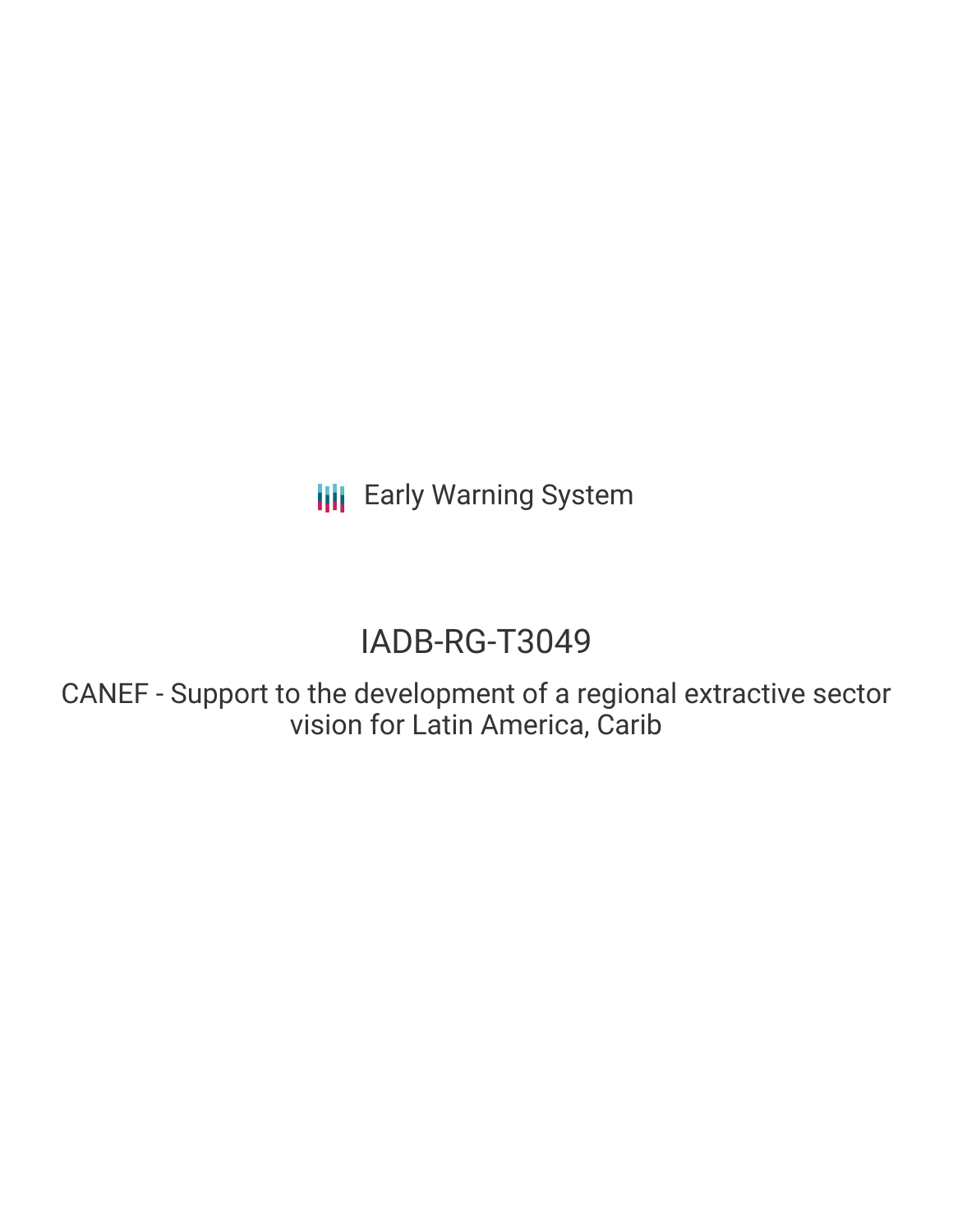

## **Quick Facts**

| <b>Financial Institutions</b>  | Inter-American Development Bank (IADB) |
|--------------------------------|----------------------------------------|
| <b>Status</b>                  | Active                                 |
| <b>Bank Risk Rating</b>        | C.                                     |
| <b>Voting Date</b>             | 2017-07-19                             |
| <b>Sectors</b>                 | Energy, Mining, Technical Cooperation  |
| <b>Investment Type(s)</b>      | Grant                                  |
| <b>Investment Amount (USD)</b> | $$0.50$ million                        |
| <b>Project Cost (USD)</b>      | $$0.49$ million                        |
|                                |                                        |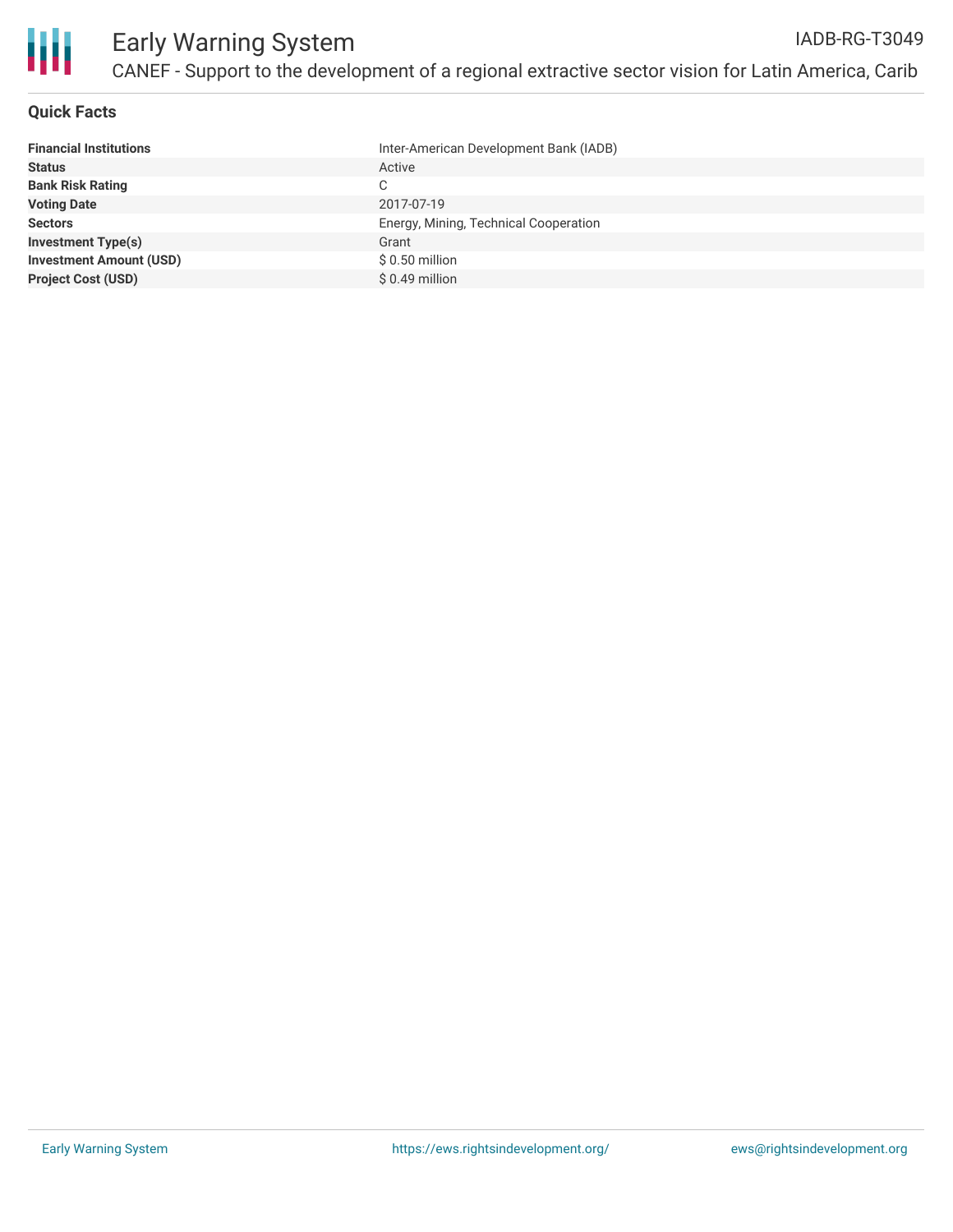

### **Project Description**

#### IDB: New Oil and Gas

To foster and support the development of a long-term vision for a responsible and sustainable extractive sector in Latin America y el Caribe, through the attainment of the following goals: (i) establish permanent engagement platforms - between government, industry and civil society - that can generate concrete multistakeholder collaboration mechanisms; and (ii) develop and disseminate knowledge products about sector governance at the regional and national levels necessary to support the relationship processes.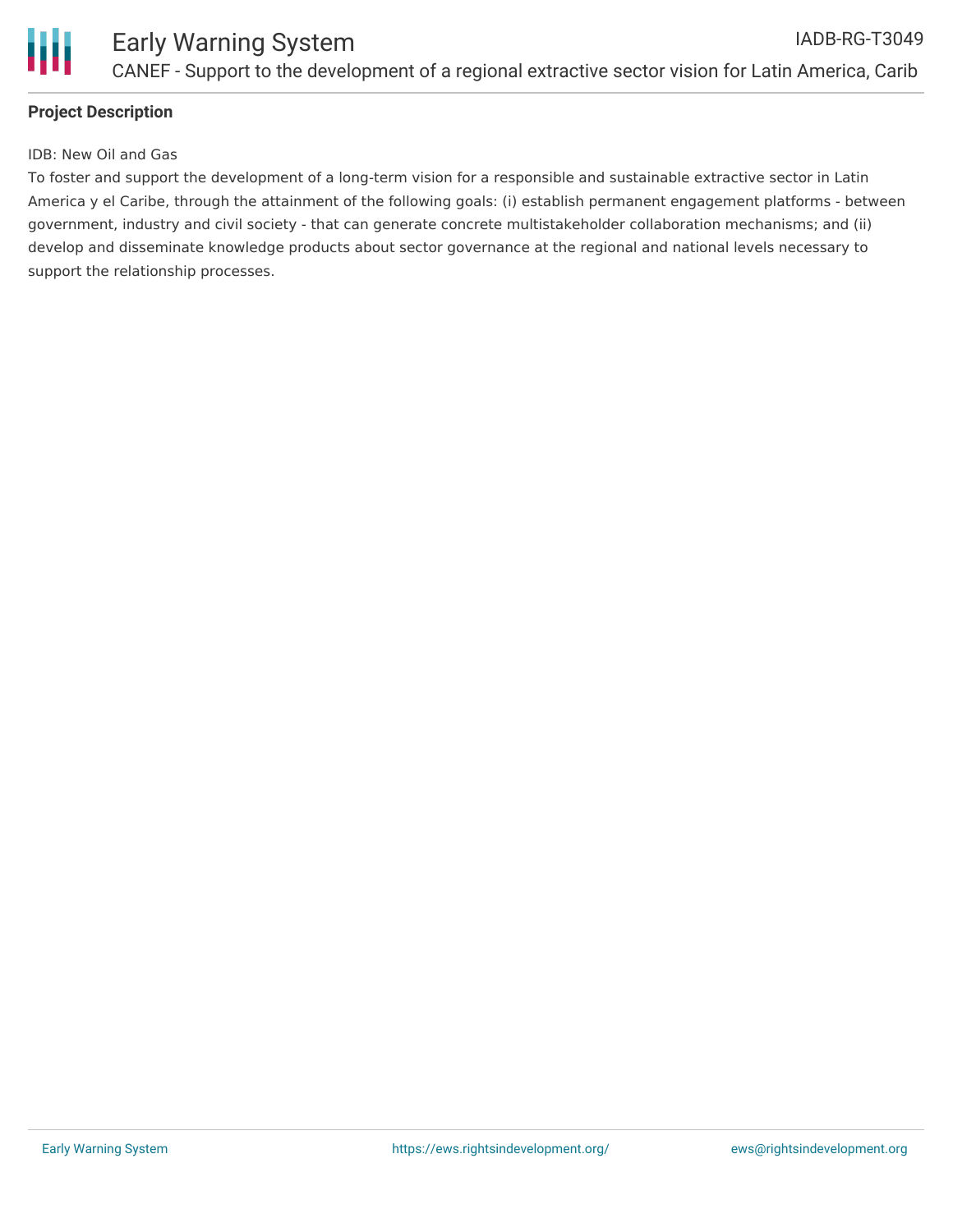

#### Early Warning System CANEF - Support to the development of a regional extractive sector vision for Latin America, Carib IADB-RG-T3049

#### **Investment Description**

• Inter-American Development Bank (IADB)